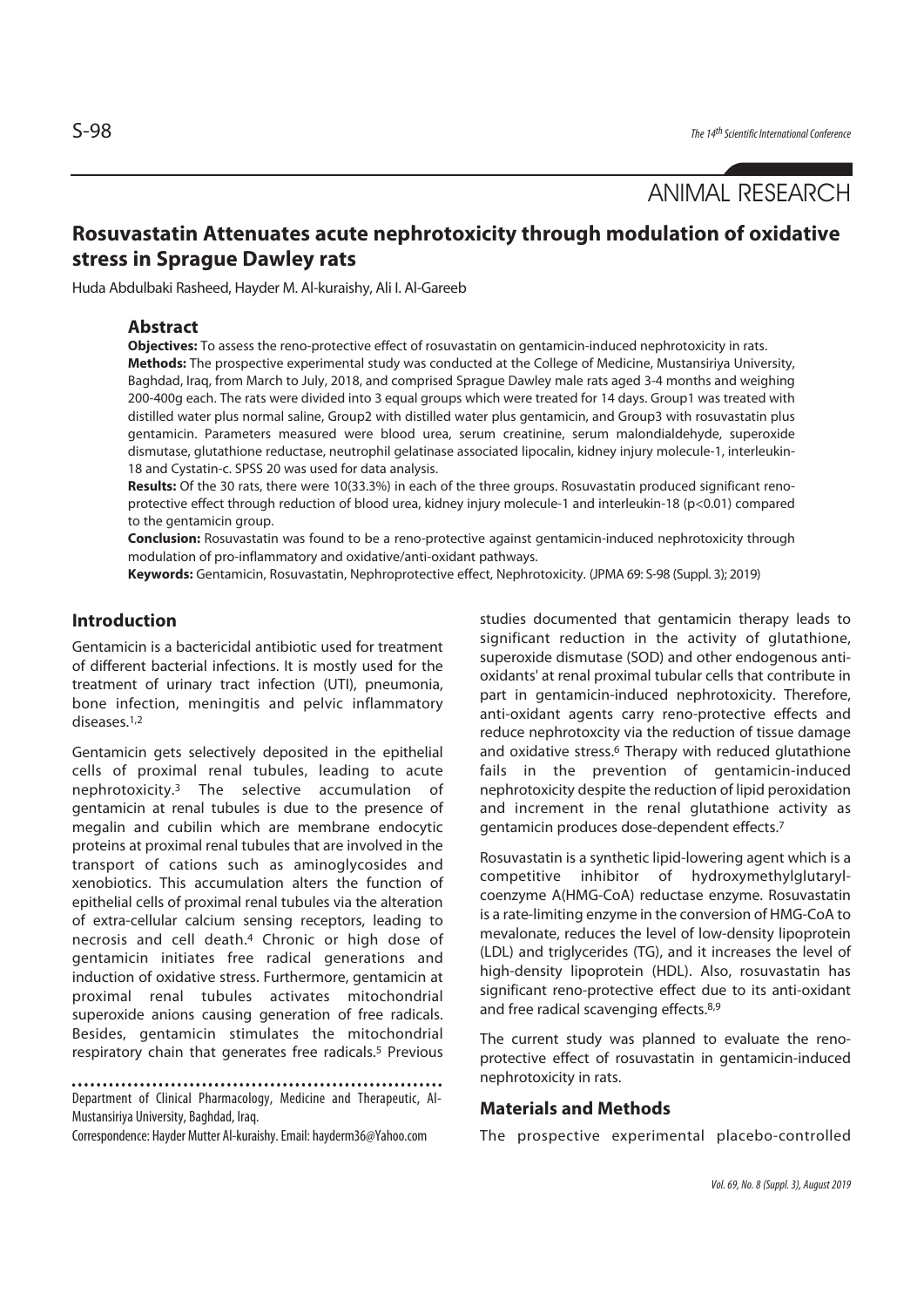# The 14th Scientific International Conference  $\mathsf{S}\text{-}\mathsf{99}$

study was conducted at the Department of Pharmacology, College of Medicine, Mustansiriya University, Baghdad, Iraq, from March to July, 2018, and comprised Sprague Dawley male rats aged 3-4 months and weighing 200-400g each. The animals were obtained from the Iraqi National Centre of Cancer and Genetic Researches, University of Baghdad. The animals were isolated as 3 rats in each cage and placed at suitable room temperature under artificial 12/12hr light-dark cycle. They were left for one week for acclimatisation without any intervention and with free access to normal chow pellets and water ad libitum. Permission for the study was obtained from the institutional ethics committee in accordance with the Guide to the Care and Use of Laboratory Animal.10 The study protocol for the induction of nephrotoxicity was in line with literature.<sup>11</sup>

Group 1 rats were treated with distilled water 5 ml/kg orally for 14 days, and on days 6-14 they received an intra-peritoneal injection of normal saline 5 ml/kg daily. Group 2 rats treated with distilled water 5 ml/kg orally for 14 days, and on days 6-14 they received intraperitoneal injection of gentamicin 100 mg/kg. Group 3 rats were treated with rosuvastatin 10 mg/kg orally for 14 days, and on days 6-14 they received an intraperitoneal injection of gentamicin 100 mg/kg at an interval of 1h.

Estimated glomerular filtration rate (eGFR) was measured according to Schwartz formula, eGFR  $=k \times$  height (cm)/serum creatinine (mg/dl), K=0.55.12

The next step was the assessment of anthropometric variables. Length was measured by graduated tape from nose to the anus (naso-anal length in cm). Bodyweight was measured by specific digital balance in gram. Body mass index (BMI) was calculated as body weight in grams divided by the square of length in cm; BMI=BW (grams)/length (cm)2. 13

On day 15, rat decapitation was done under chloroform anaesthesia. The blood sample was centrifuged for 10 minutes at 5000rpm at room temperature. The isolated samples were kept at -20°C till assessment.

Among biochemical variables, blood urea and serum creatinine were estimated by using an auto-analyzer (ILab-300-Biomerieux Diagnostic, Milano, Italy) and they were expressed as mg/dL. Serum malondialdehyde (MDA), SOD, glutathione reductase (GSH), neutrophil gelatinase associated lipocalin (NGAL), kidney injury molecule-1 (KIM-1), interleukin-18 (IL-18) and Cystatin-c (Cyst-c) were measured using enzyme-linked

immunosorbent assay (ELISA) according to the instructions given on the kit the the manufacturer (Myobio source, USA).

Data analysis was done using SPSS 20, and it was presented as mean± standard deviation (SD). The variables were tested using unpaired student t-test to compare the control and the treated groups. The levels of significance was set at p<0.05.

#### **Results**

Of the 37 rats assessed, 30(81%) comprised the final sample, with 10(33.3%) in each of the three groups (Figure-1).

Throughout gentamicin-induced nephrotoxicity, blood urea and serum creatinine increased significantly while eGFR decreased significantly in the gentamicin group compared to the control group (p<0.05). There were non-significant increase in the MDA serum levels and non-significant decrease in SOD and GSH levels in the gentamicin group compared to the control group (p>0.05). Also, there was significant increase in IL-18, KIM-1 and NGAL levels compared to the control group (Table-1).

Blood urea increased from 56.87±9.33mg/dL in the gentamicin group compared to 40.25±8.95mg/dL in the rosuvastatin group (p=0.002), while serum creatinine got reduced non-significantly (p>0.05). IL-18 and KIM-1 were reduced in the rosuvastatin group compared to the gentamicin group, as they were 242.63±21.78pg/mL compared to 494.36±69.32pg/mL, and 154.58±33.59pg/mL compared to 354.98±46.38 pg/ml.

Rosuvastatin showed non-significant reduction of Cyst-c

Table 1:: Effect of gentamicin on the biochemical and inflammatory biomarkers in gentamicin-induced nephrotoxicity.

| P         |
|-----------|
|           |
|           |
|           |
| $0.007*$  |
| $0.04*$   |
| $0.04*$   |
| 0.08      |
| 0.13      |
| 0.18      |
| $0.0001*$ |
| $0.0001*$ |
| $0.02*$   |
|           |

\*p<0.05; unpaired t-test, BMI: body mass index; GFR: glomerular filtration rate; MDA: malondialdehyde; SOD: superoxide dismutase; GSH: glutathione reductase; IL-18: interleukin-18; KIM-1: kidney injury molecule-1; NGAL: neutrophil gelatinase associated lipocalin.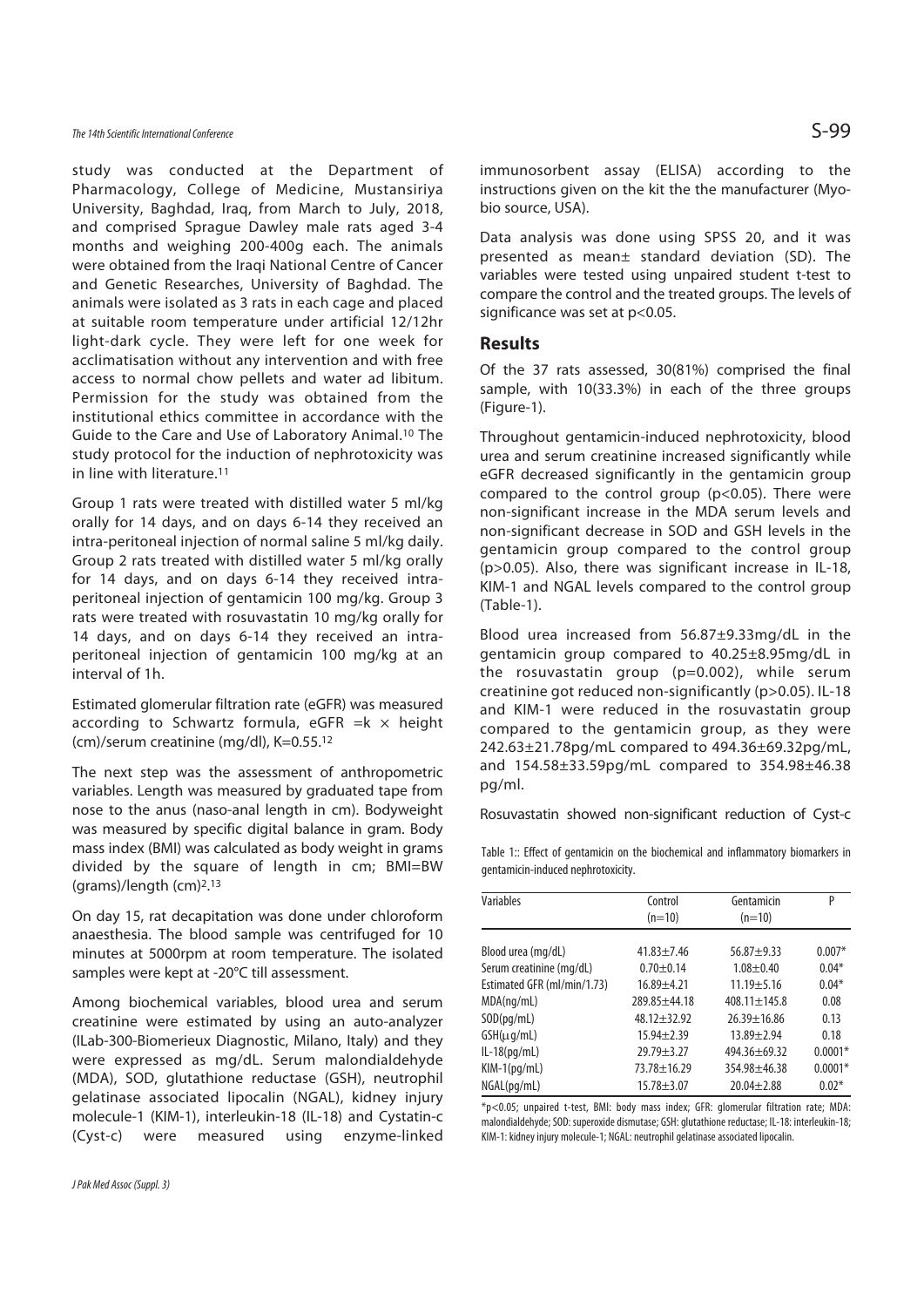

Figure-1: Flow diagram of the study.



Figure-2: Effect of rosuvastatin on Cystatin-c serum level in gentamicin-induced nephrotoxicity.

S-100 The 14th Scientific International Conference

serum levels in gentamicininduced nephrotoxicity (Figure-2).

# **Discussion**

The present study definitely demonstrated that gentamicin was brilliant to induced experimental nephrotoxicity in rats via significant elevation of blood urea and serum creatinine. These findings corresponded with a recent study.14 It has been established that generation of free radicals and induction of oxidative stress are the main pathways of g e n t a m i c i n - i n d u c e d n e p h r o t o x i c i t y . Overproduction of reactive oxygen species is linked with depletion of proximal renal tubules' anti-oxidant potential which is subsequently developed into lipid peroxidation and tubular damages.15 Therefore, serum level of MDA is elevated while SOD and GSH levels are reduced in different models of

gentamicin-induced-nephrotoxicity.16 Despite these findings, gentamicin in the present study increased MDA serum levels, reduced SOD and GSH nonsignificantly which might be due to insufficient gentamicin dose, small sample size or short duration of the study.

The present study also showed significant elevation in IL-18 serum levels in gentamicin-induced nephrotoxicity which corresponds with a recent study that pointed to the benefit of IL-18 serum levels in the prediction of nephrotoxicity and acute kidney injury (AKI). IL-18 serum level is elevated prior to the elevation of blood urea and serum creatinine as it is highly sensitive and specific.17 The present study also illustrated significant effect of gentamicin in the elevation of KIM-1 and NGAL as both sera level are sensitive and specific biomarkers and are correlated with gentamicin-induced nephrotoxicity within seven days. However, the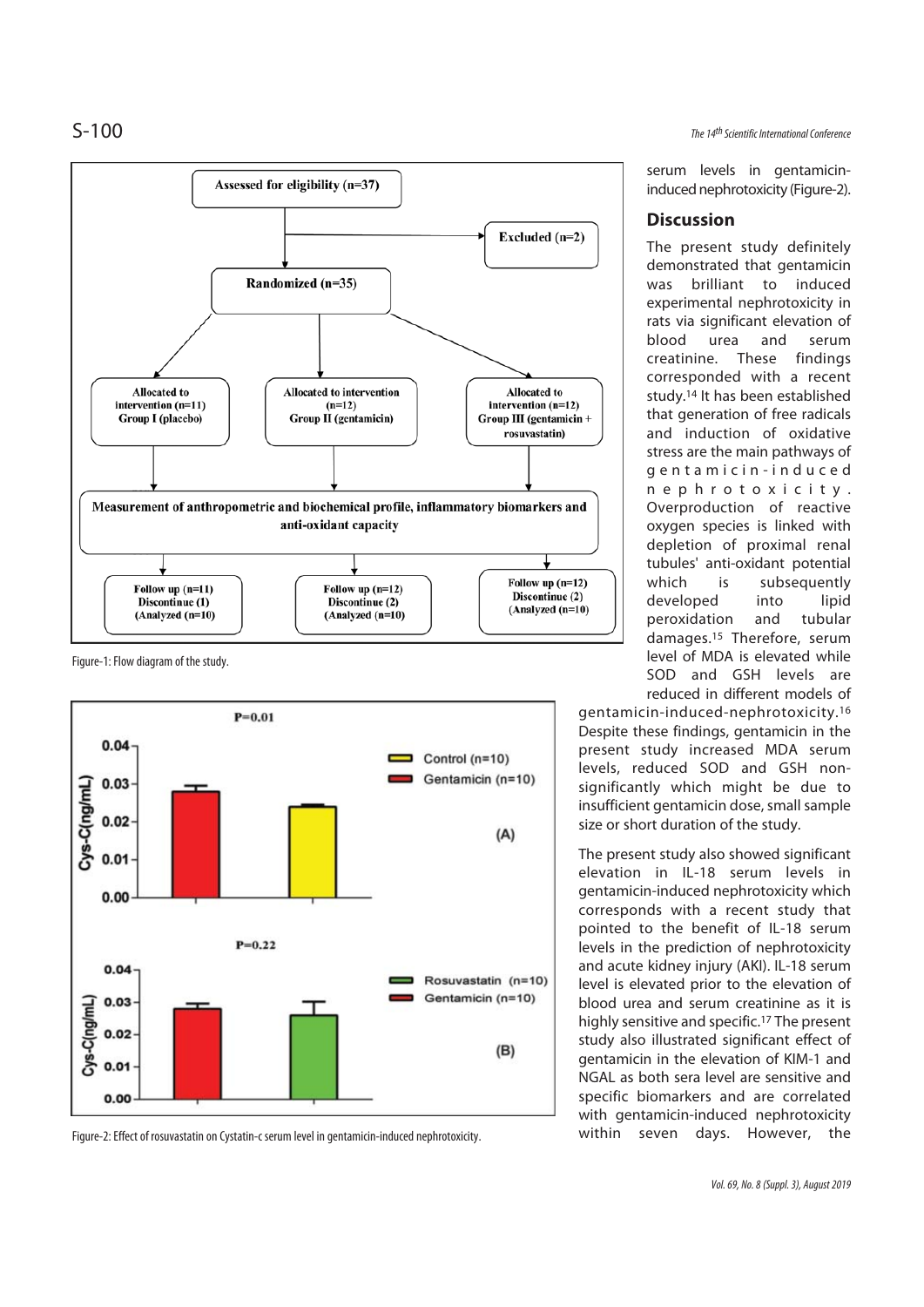# The 14th Scientific International Conference  $\mathsf{S}\text{-}101$

increment in those biomarkers is time- and dosedependent due to the progressive gene expression of KIM-1 and NGAL.18

Moreover, the present study illustrated significant elevation in Cyst-c serum level in gentamicin-induced nephrotoxicity compared to the controls due to glomerular damage. Peng et al. study confirmed that elevation of serum Cyst-c indicated glomerular damage while elevation of urinary Cyst-c indicated renal tubular damage.19

The present study recognised that rosuvastatin had renoprotective effect through reduction of blood urea significantly, as supported by a study that confirmed the reno-protective effect of rosuvastatin against amikacininduced nephrotoxicity.20 Nevertheless, rosuvastatin produced insignificant amelioration of serum creatinine and eGFR which might be due to the short duration of the study. Rosuvastatin has potent anti-oxidant, free radical scavenging and anti-inflammatory effects. The antiinflammatory effect of rosuvastatin was well revealed through significant reduction of IL-18 compared to the gentamicin group which was in line with a study that discussed the immunological effect of rosuvastatin and inhibition of IL-18 by rosuvastatin pharmacotherapy.21 In spite of these facts, rosuvastatin in the present study was unsuccessful in producing the anti-oxidant effect and reduction of MDA which is the biomarker of lipid peroxidation and oxidative stress. The non-significant effect might be due to small dose and/or short duration of the study. A study illustrated non-significant effect of rosuvastatin and atorvastatin on the oxidative stress in thioacetamide-induced liver cirrhosis.22

The reno-protective effects of rosuvastatin are linked to different pleiotropic effects that affect renal vasculature via augmentation of endothelium-dependent mechanism, anti-platelet effects, inhibition of vasoconstrictor endothelin-1 and reduction of renal inflammation.23 Similarly, a study accounted that rosuvastatin played a role in the prevention of renal injury through the attenuation of tubule-interstitial fat deposition via inhibition of matrix metallopeptidase 9 (MMP-9) and MMP-2 which participate in the renal inflammation and AKI.24

Gentamicin and other aminoglycosides are selectively accumulated at proximal convoluted tubules via megalin receptors.3 Rosuvastatin inhibits megalin-dependent endocytosis so it attenuates gentamicininducednephrotoxicity.25 Furthermore, a study established that hydrophilic statins, including rosuvastatin and pravastatin, are more effective in the reduction of lipid

accumulations at renal tubules than lipophilic statins, including atorvastatin and pitavastatin.26 Despite borderline results, rosuvastatin has nephro-protective given that tubular effect regarding KIM-1 was more than glomerular effect regarding NGAL.

#### **Conclusion**

Rosuvastatin led to significant reno-protective effect against gentamicin-induced nephrotoxicity through modulation of pro-inflammatory and oxidative/antioxidant pathways.

**Acknowledgment:** We are grateful to Prof. Dr. Sadiq M. Al-Hamash for his great support.

**Disclaimer:** None.

**Conflicts of Interest:** None.

**Source of Support:** None.

#### **References**

- 1. A V, S A, Kuriakose J, Midhun SJ, Jyothis M, Latha MS. Protective effect of Rotula aquaticaLour against gentamicin induced oxidative stress and nephrotoxicity in Wistar rats. Biomed Pharmacother2018;106:1188-94.
- 2. Van Nieuwkoop C, Den Exter PL, Elzevier HW, Den Hartigh J, Van Dissel JT. Intravesical gentamicin for recurrent urinary tract infection in patients with intermittent bladder catheterisation. Int J Antimicrob Agents 2010;36:485-90.
- 3. Al-Kuraishy HM, Al-Gareeb AI, Al-Naimi MS. Pomegranate attenuates acute gentamicin-induced nephrotoxicity in spraguedawley rats: the potential antioxidant and anti-inflammatory effects. Asian J Pharm Clin Res 2019;12:484-6
- 4. Al-Kuraishy HM, Al-Gareeb AI, Rasheed HA. Antioxidant and antiinflammatory effects of curcumin contribute into attenuation of acute gentamicin-induced nephrotoxicity in rats. Asian J Pharm Clin Res 2019;12:466-8.
- 5. Hajihashemi S, Jafarian T, Ahmadi M, Rahbari A, Ghanbari F. Ameliorative effects of zataria multiflora hydro-alcoholic extract on gentamicin induced nephrotoxicity in rats. Drug Res (Stuttg) 2018;68:387-94.
- 6. Al-Kuraishy HM, Al-Gareeb AI, Hussien NR. Betterment of diclofenac-induced nephrotoxicity by pentoxifylline through modulation of inflammatory biomarkers. Asian J Pharm Clin Res 2019;12:433-7.
- 7. Shahani S, Behzadfar F, Jahani D, Ghasemi M, Shaki F. Antioxidant and anti-inflammatory effects of Nasturtium officinale involved in attenuation of gentamicin-induced nephrotoxicity. Toxicol Mech Methods 2017;27:107-114.
- 8. Al-Kuraishy HM, Al-Gareeb AI, Al-Buhadily AK. Rosuvastatin as forthcoming antibiotic or as adjuvant additive agent: In vitro novel antibacterial study. J Lab Physicians 2018;10:271-75.
- 9. Al-Kuraishy HM, Al-Gareeb AI, Al-Buhadilly AK. Rosuvastatin Improves Vaspin Serum Levels in Obese Patients with Acute Coronary Syndrome. Diseases 2018;6:e9.
- 10. National Research Council. Guide for the Care and Use of Laboratory Animals: Eighth Edition. Washington, DC: The National Academies Press, 2011.
- 11. Singh AP, Junemann A, Muthuraman A, Jaggi AS, Singh N, Grover K, et al. Animal models of acute renal failure. Pharmacol Rep 2012;64:31-44.